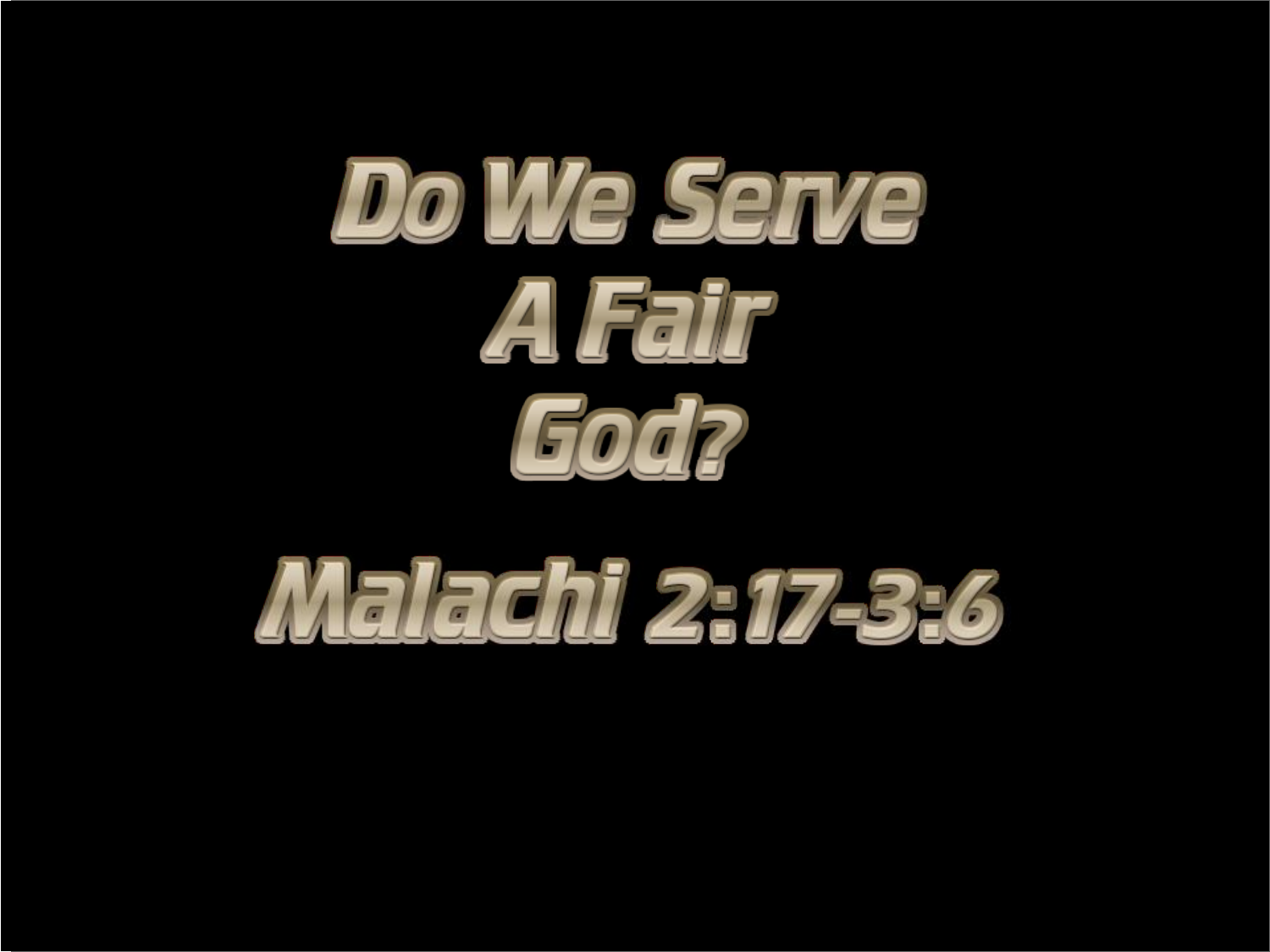#### **Malachi 2:17-3:6**

**17 Ye have wearied the LORD with your words. Yet ye say, Wherein have we wearied him? When ye say, Every one that doeth evil is good in the sight of the LORD, and he delighteth in them; or, Where is the God of judgment? 3:1 Behold, I will send my messenger, and he shall prepare the way before me: and the LORD, whom ye seek, shall suddenly come to his temple, even the messenger of the covenant, whom ye delight in: behold, he shall come, saith the LORD of hosts.**

**2 But who may abide the day of his coming? and who shall stand when he appeareth? for he is like a refiner's fire, and like fullers' soap:**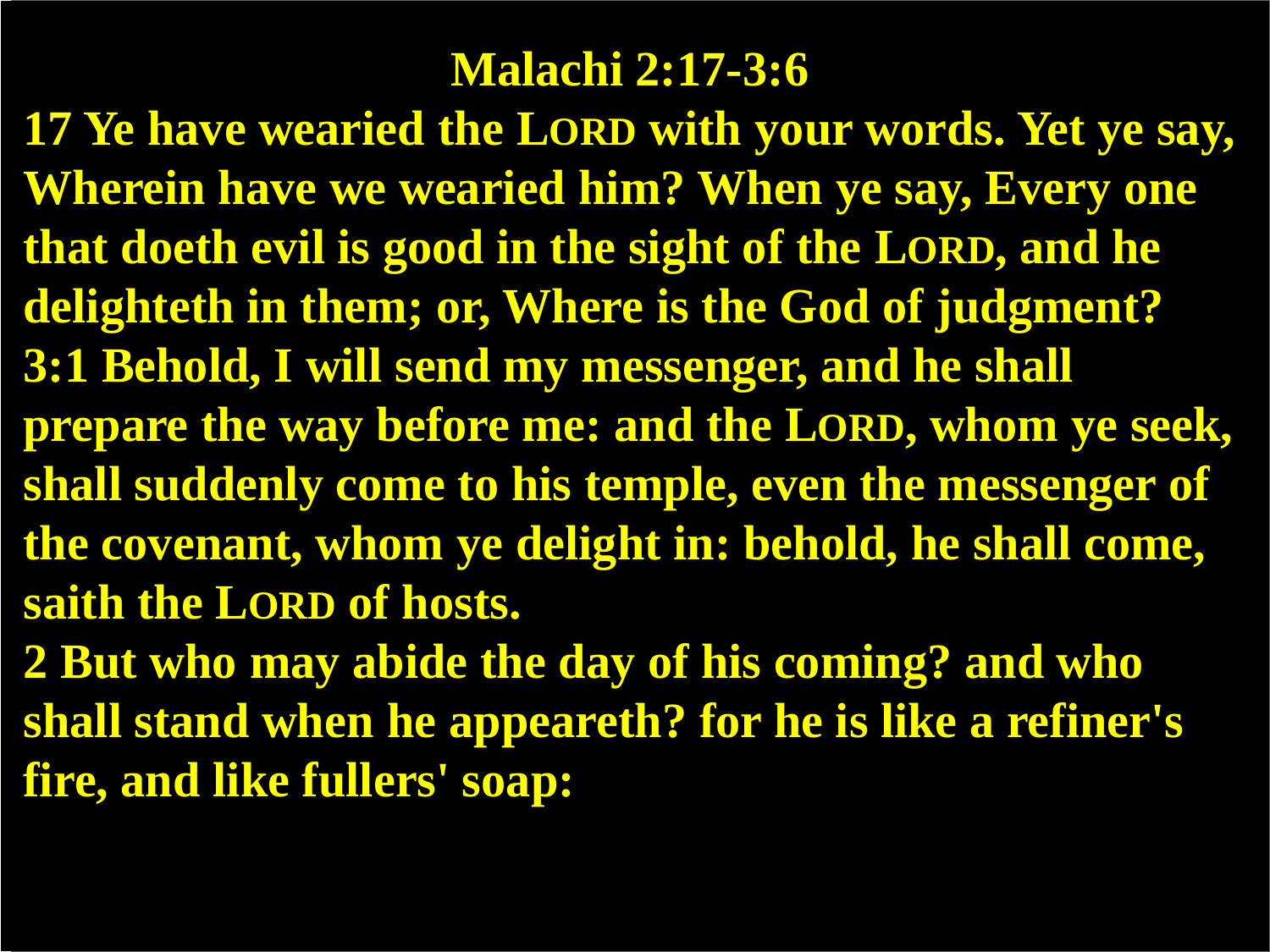#### **Malachi 2:17-3:6 - continued**

- **3 And he shall sit as a refiner and purifier of silver: and he shall purify the sons of Levi, and purge them as gold and silver, that they may offer unto the LORD an offering in righteousness.**
- **4 Then shall the offering of Judah and Jerusalem be pleasant unto the LORD, as in the days of old, and as in former years.**
- **5 And I will come near to you to judgment; and I will be a swift witness against the sorcerers, and against the adulterers, and against false swearers, and against those that oppress the hireling in his wages, the widow, and the fatherless, and that turn aside the stranger from his right, and fear not me, saith the LORD of hosts.**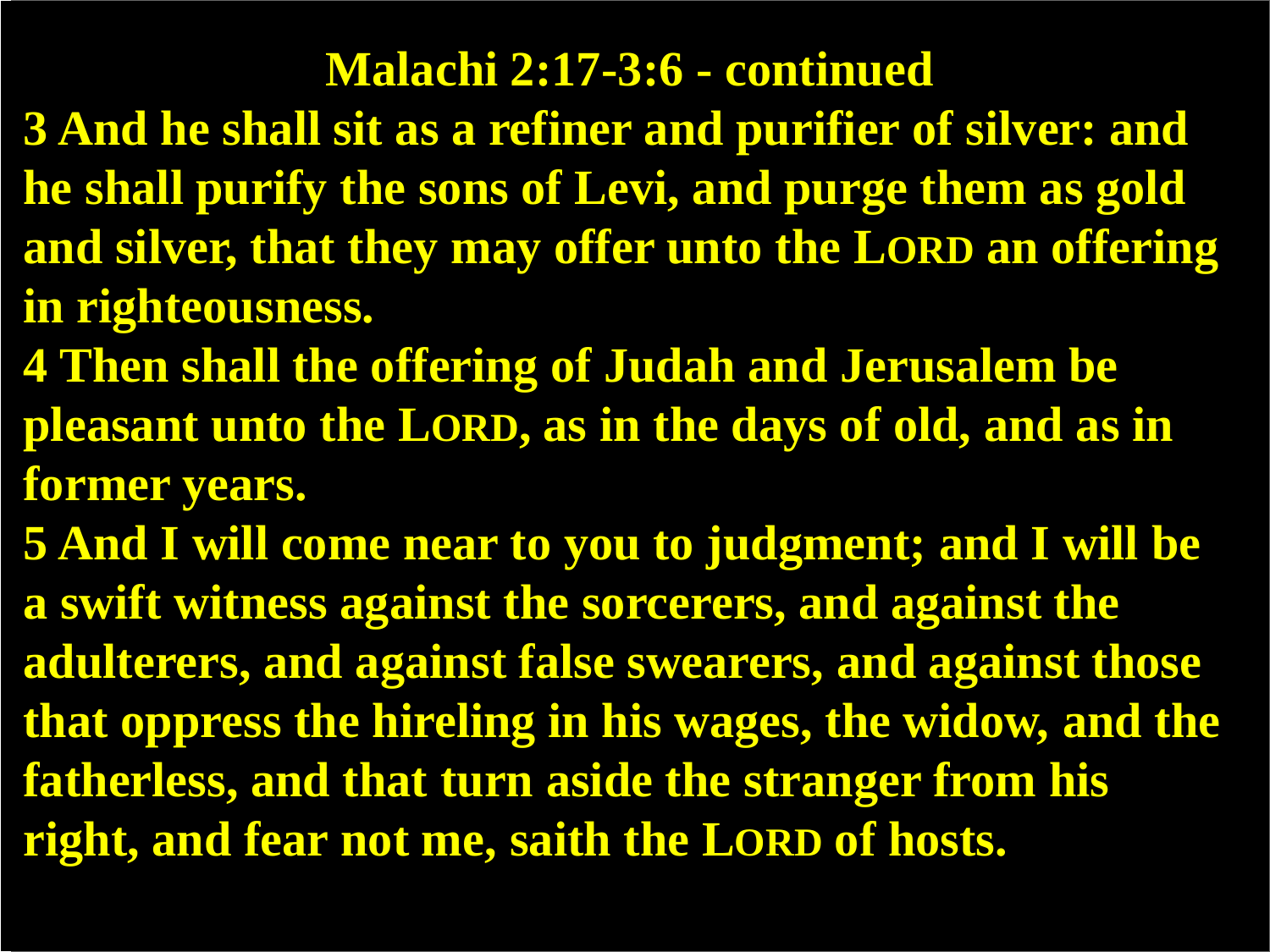**Malachi 2:17-3:6 - continued 6 For I am the LORD, I change not; therefore ye sons of Jacob are not consumed.**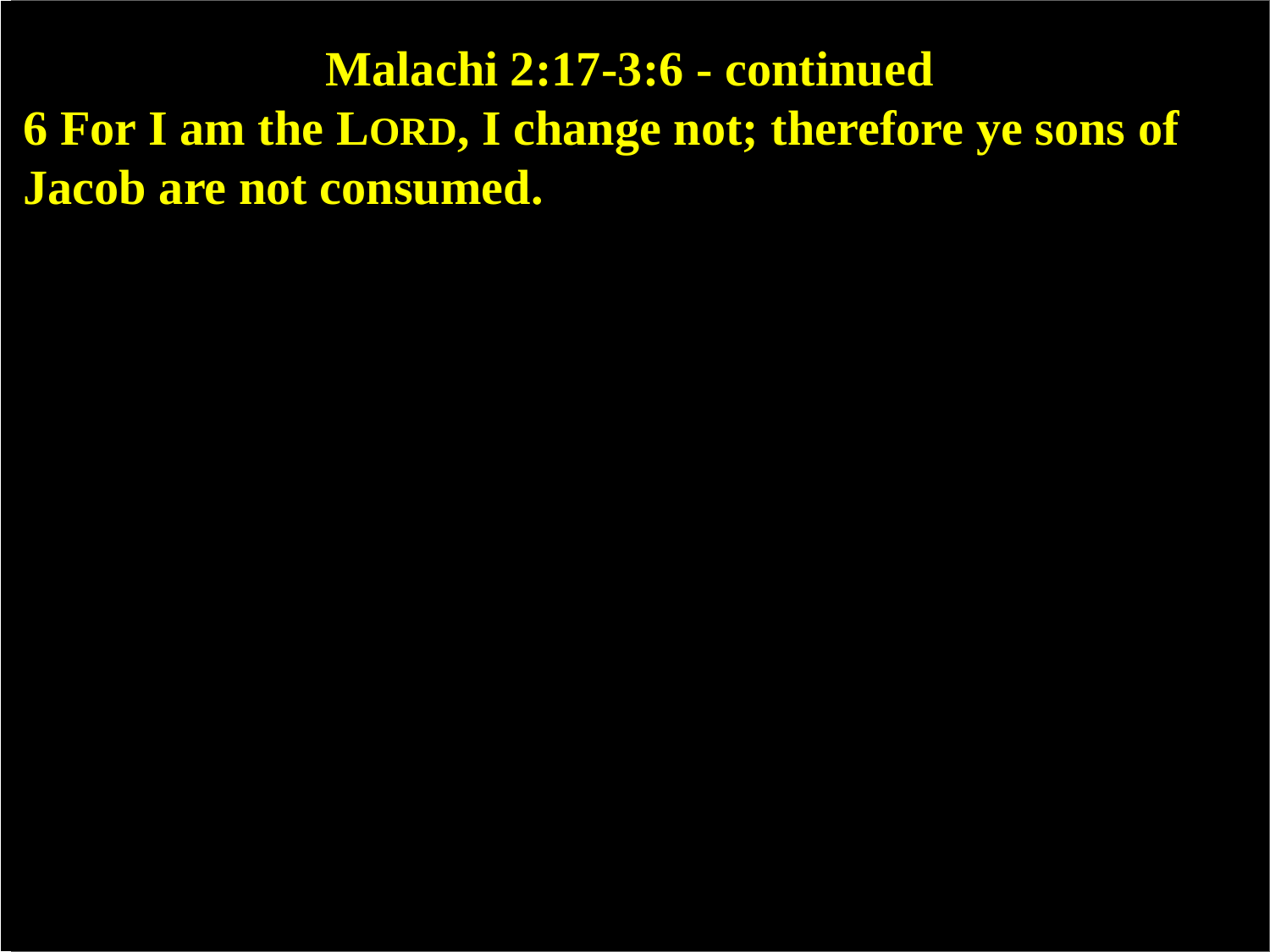**I. The People Question the Justice of God (2:17)**

- **A. Their arguments wearied God** 
	- **1. They had argued with God concerning worship**
	- **2. They had argued with God concerning sacrifice**
	- **3. They had argued with God concerning personal relationships**
	- **4. They had argued with God concerning marriage**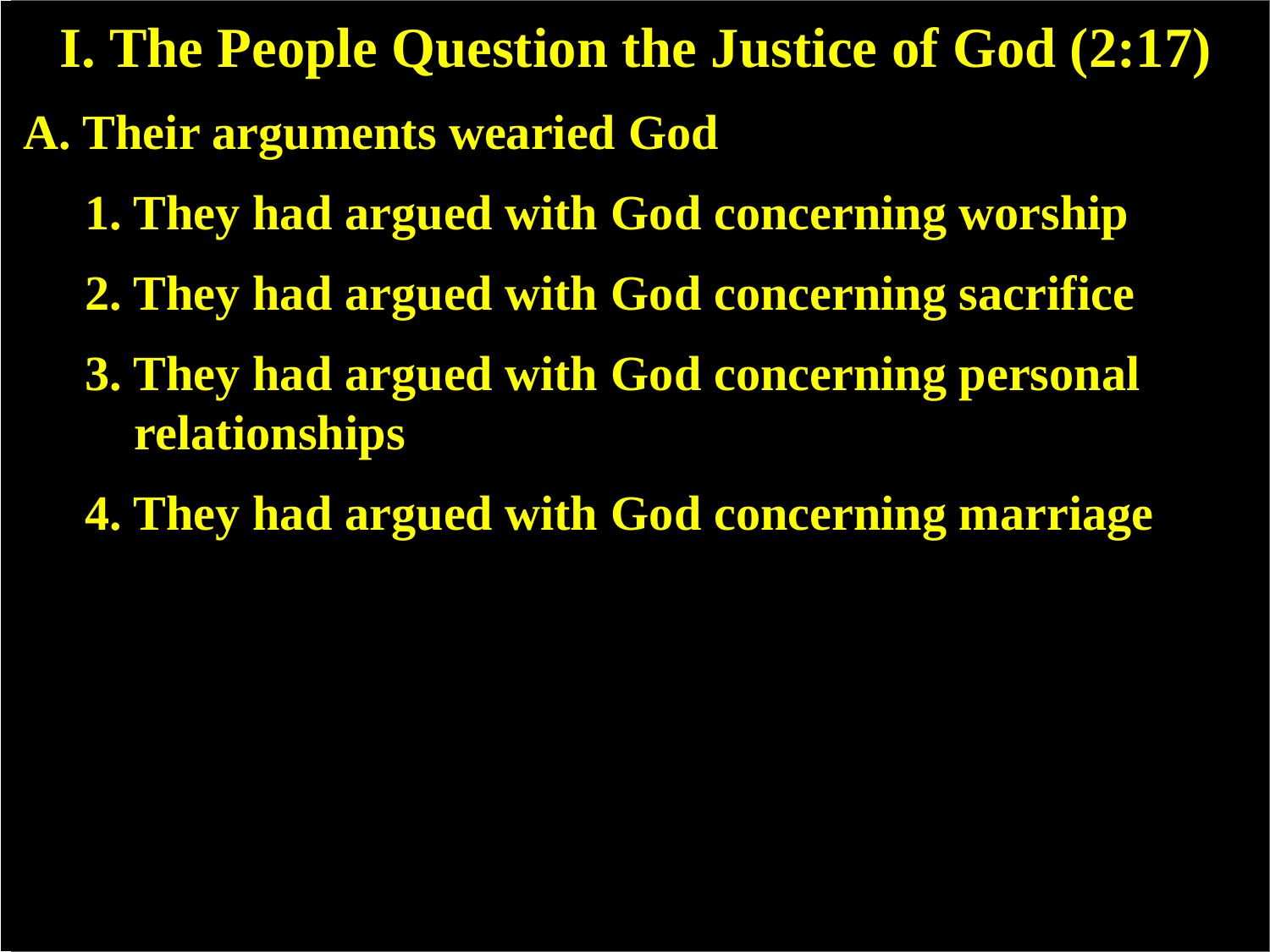**I. The People Question the Justice of God (2:17)**

- **B. Their arguments questioned God's character Psalm 5:4**
- **For thou art not a God that hath pleasure in wickedness: neither shall evil dwell with thee.**
	- **1. They attacked the holiness of God**
	- **2. They attacked the delights of God**
	- **3. They attacked the longsuffering of God "…Where is the God of judgment?"**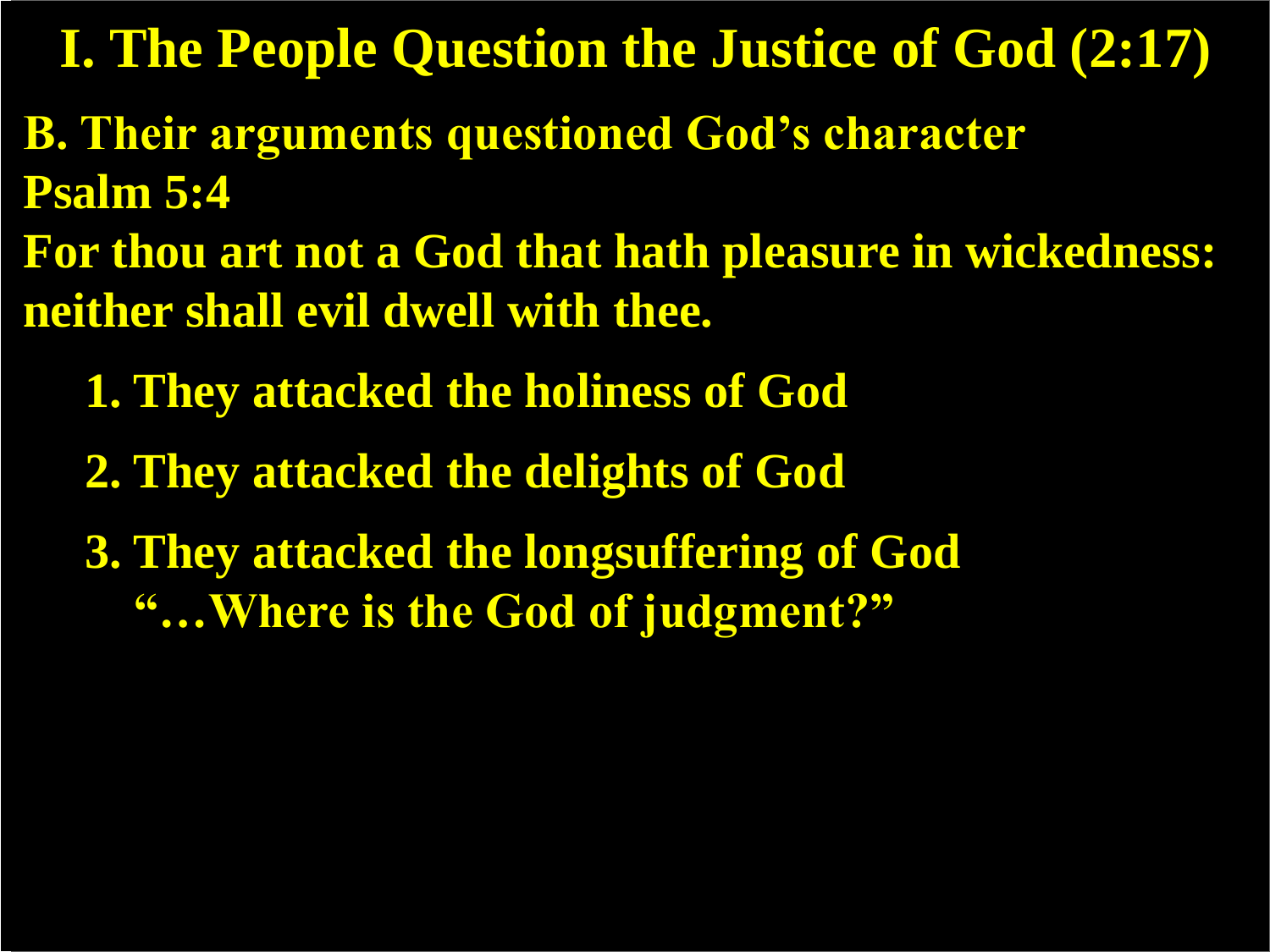**II. God Announces His Coming Justice (3:1)** 

- **A. He declared there would be a time of preparation 1. Fulfilled in John the Baptist** 
	- **2. Fulfilled in a call to repentance**
- **B. He declared the arrival of the Justifier 1. They were given the One they sought**
- **2. Justice began at the house of God "… and the LORD, whom ye seek, shall suddenly come to his temple,"**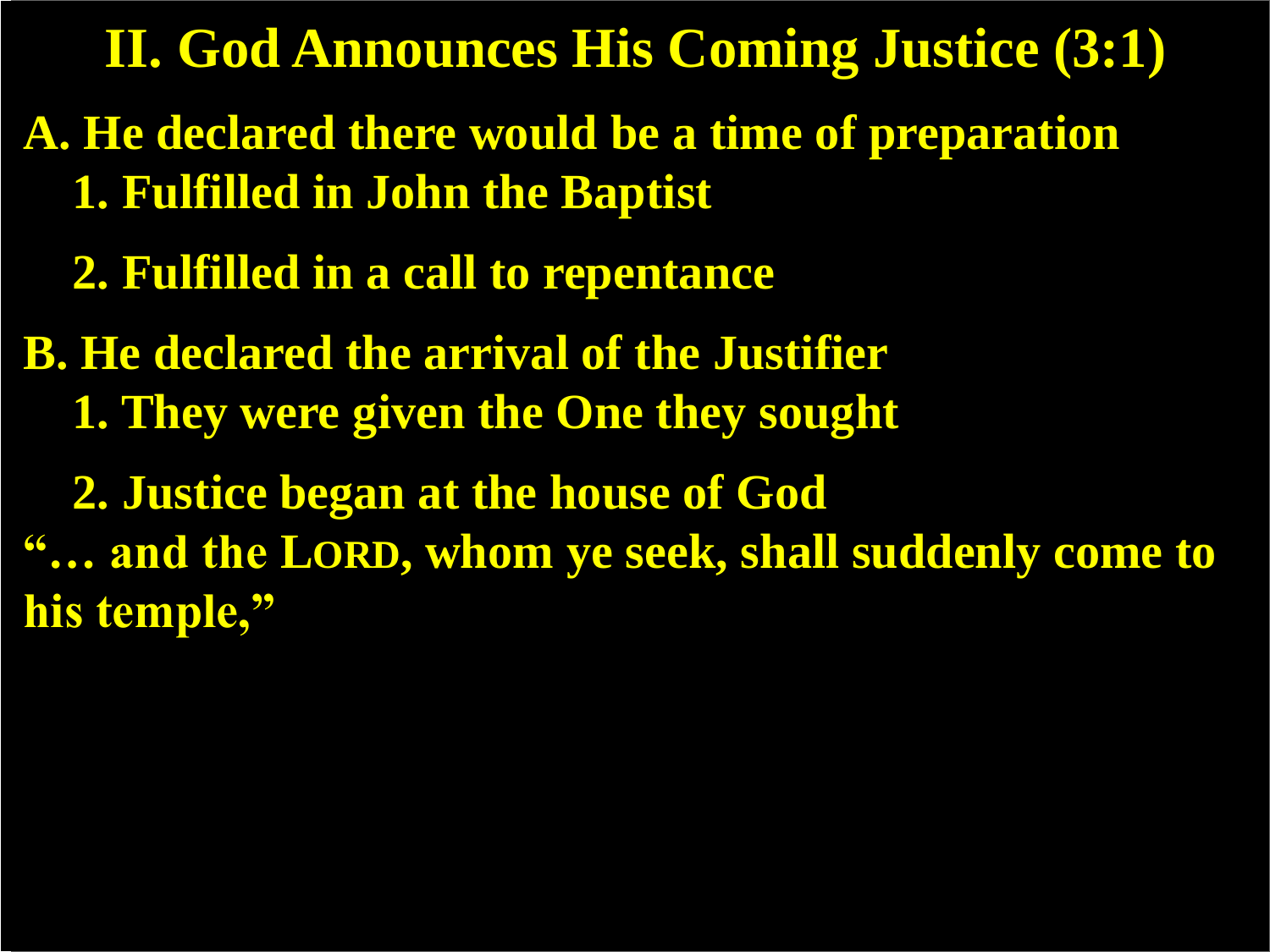**II. God Announces His Coming Justice (3:1)** 

- **C. He declared the surety of His coming**
	- **1. By the Word of God**
	- **"… behold, he shall come, saith the LORD of hosts."**
	- **2. By the angels of God**
- **Acts 1:11**

**Which also said, Ye men of Galilee, why stand ye gazing up into heaven? this same Jesus, which is taken up from you into heaven, shall so come in like manner as ye have seen him go into heaven.**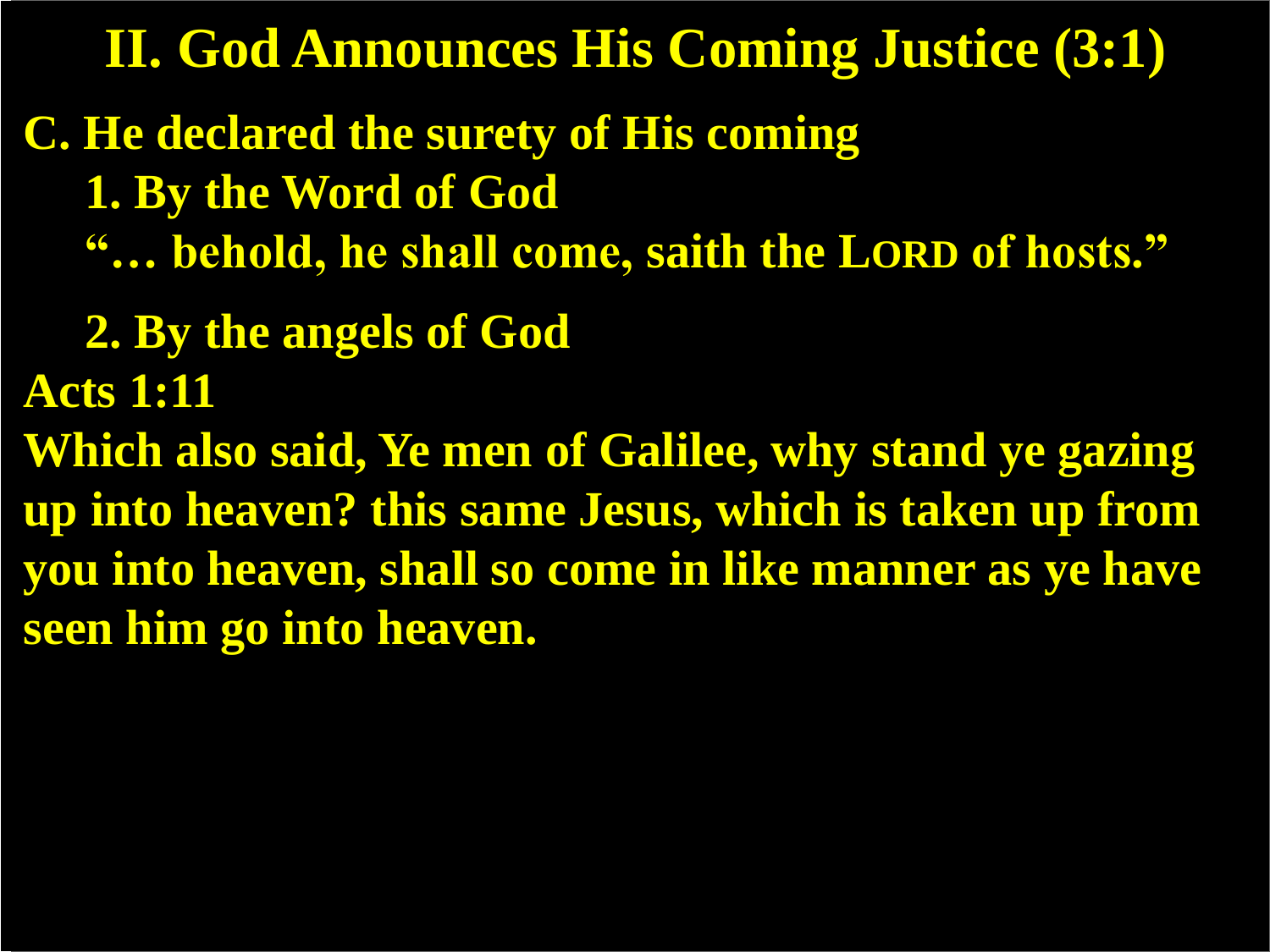#### **II. God Announces His Coming Justice (3:1)**

## **C. He declared the surety of His coming - continued**

 **3. By the Son of God Himself**

**John 14:3**

**And if I go and prepare a place for you, I will come again, and receive you unto myself; that where I am, there ye may be also.**

**Revelation 22:20**

**He which testifieth these things saith, Surely I come quickly. Amen. Even so, come, Lord Jesus.**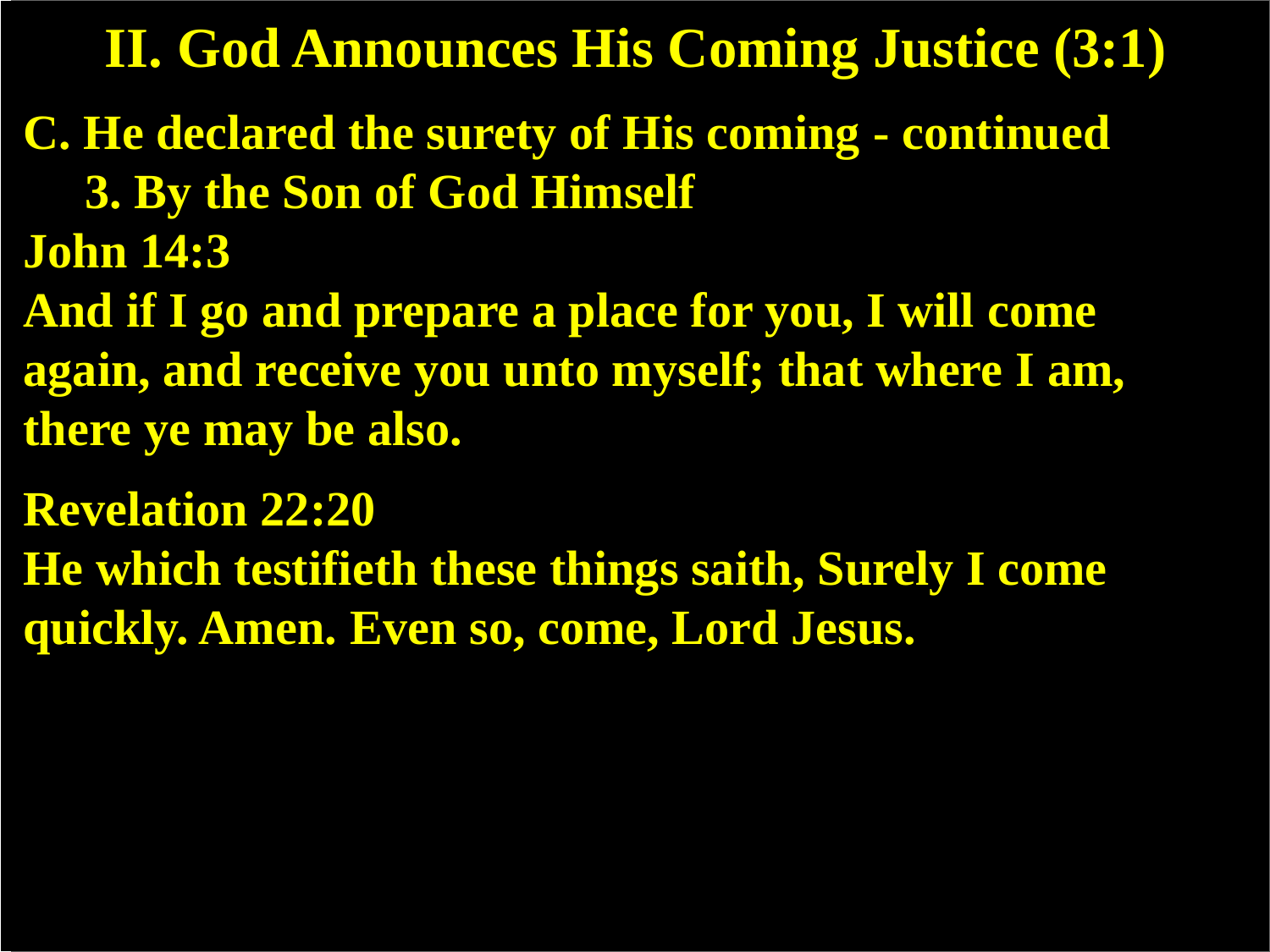**A. He declared that believers will be judged (vv 2-4) 1. Our judgment will be an intense judgment a. Who can abide the day of his coming?**

 **b. Who shall stand when he appeareth?**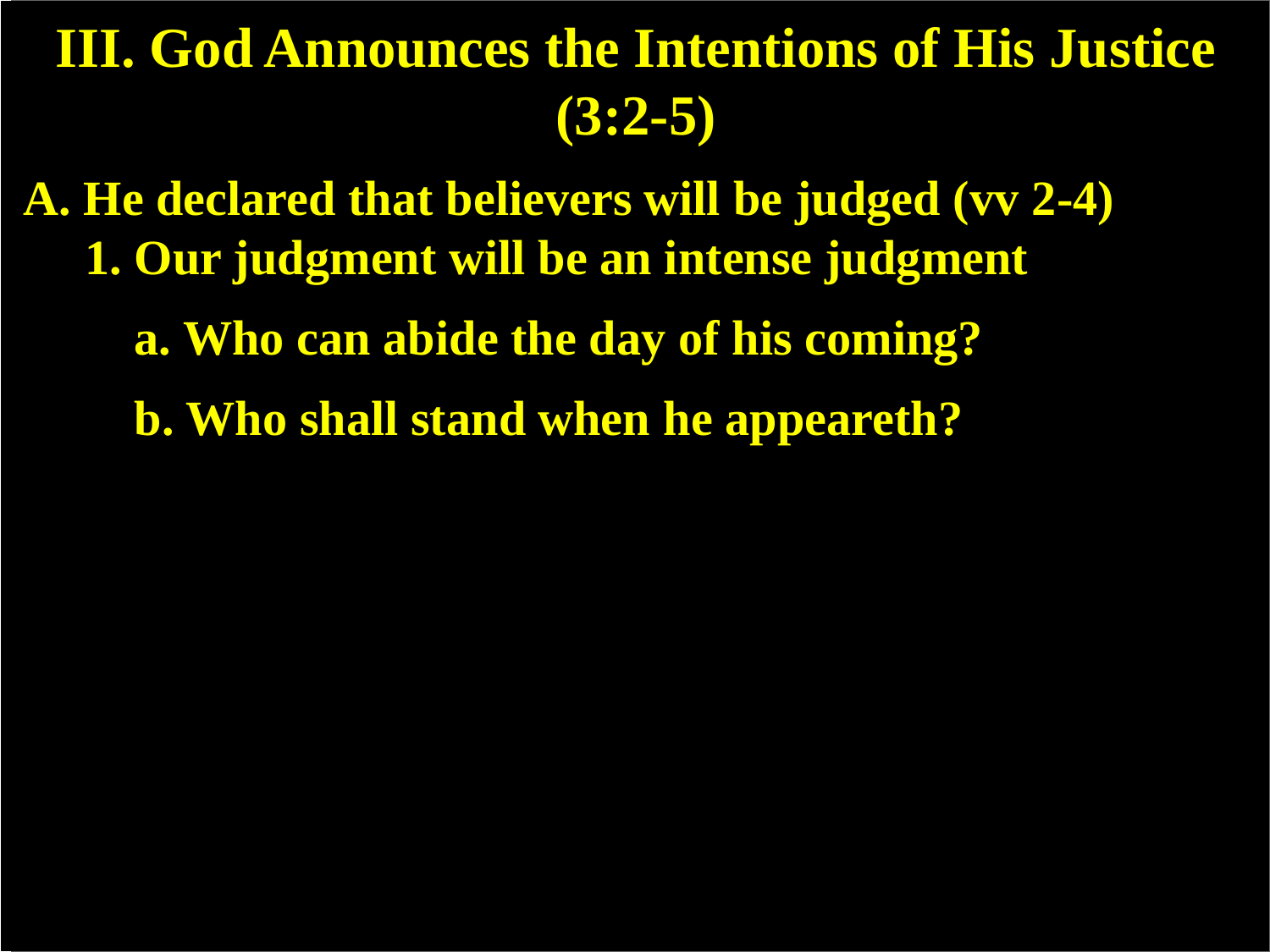**A. He declared that believers will be judged (vv 2-4) 2. Our judgment will be a purifying judgment 1 Corinthians 3:12-15 12 Now if any man build upon this foundation gold, silver, precious stones, wood, hay, stubble; 13 Every man's work shall be made manifest: for the day shall declare it, because it shall be revealed by fire; and the fire shall try every man's work of what sort it is. 14 If any man's work abide which he hath built thereupon, he shall receive a reward. 15 If any man's work shall be burned, he shall suffer loss: but he himself shall be saved; yet so as by fire.**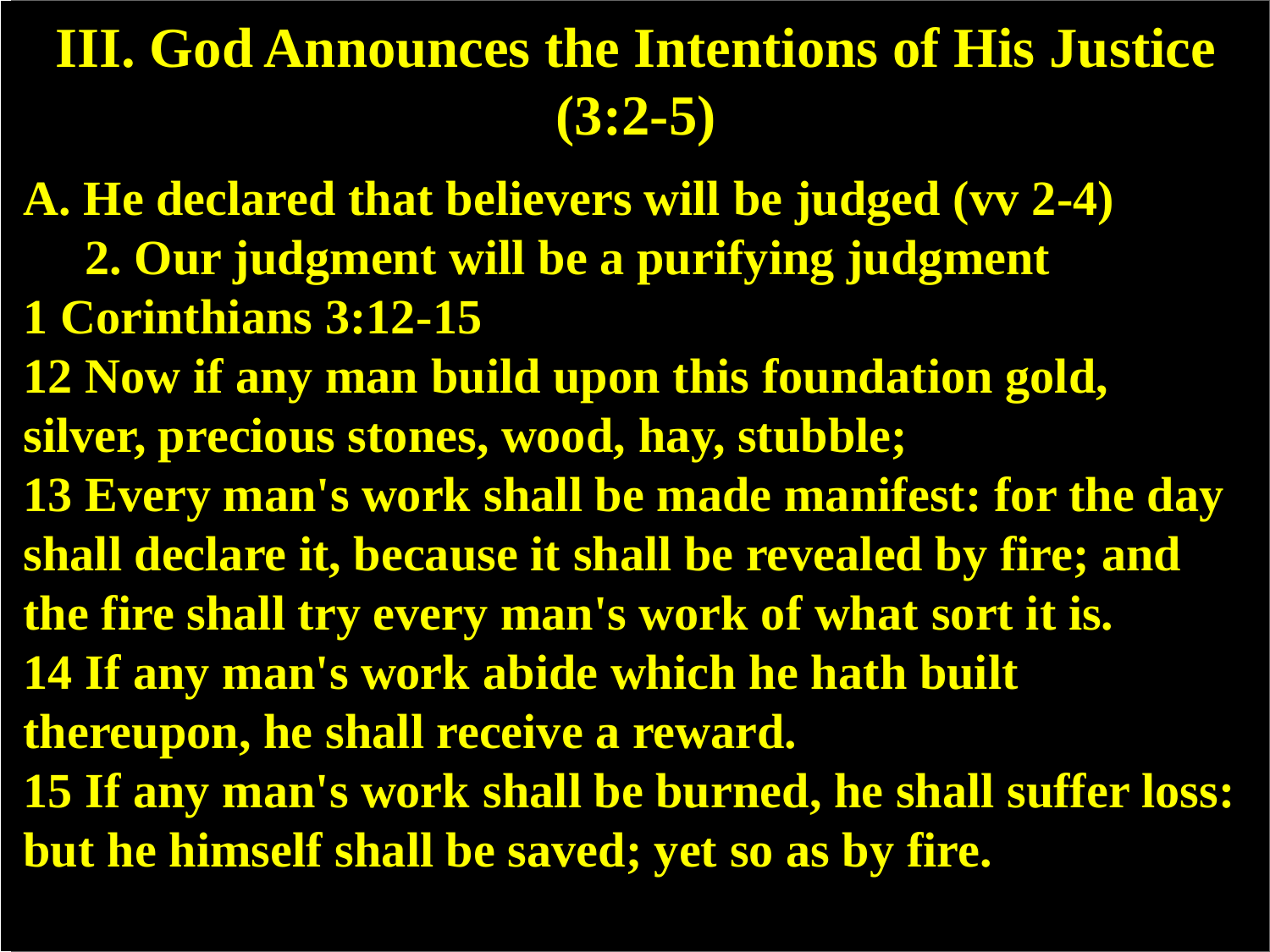**A. He declared that believers will be judged (vv 2-4) 3. Our judgment will be a purposeful judgment a. To make us acceptable b. To make our service acceptable 1 Corinthians 5:7 Purge out therefore the old leaven, that ye may be a new lump, as ye are unleavened. For even Christ our passover is sacrificed for us:**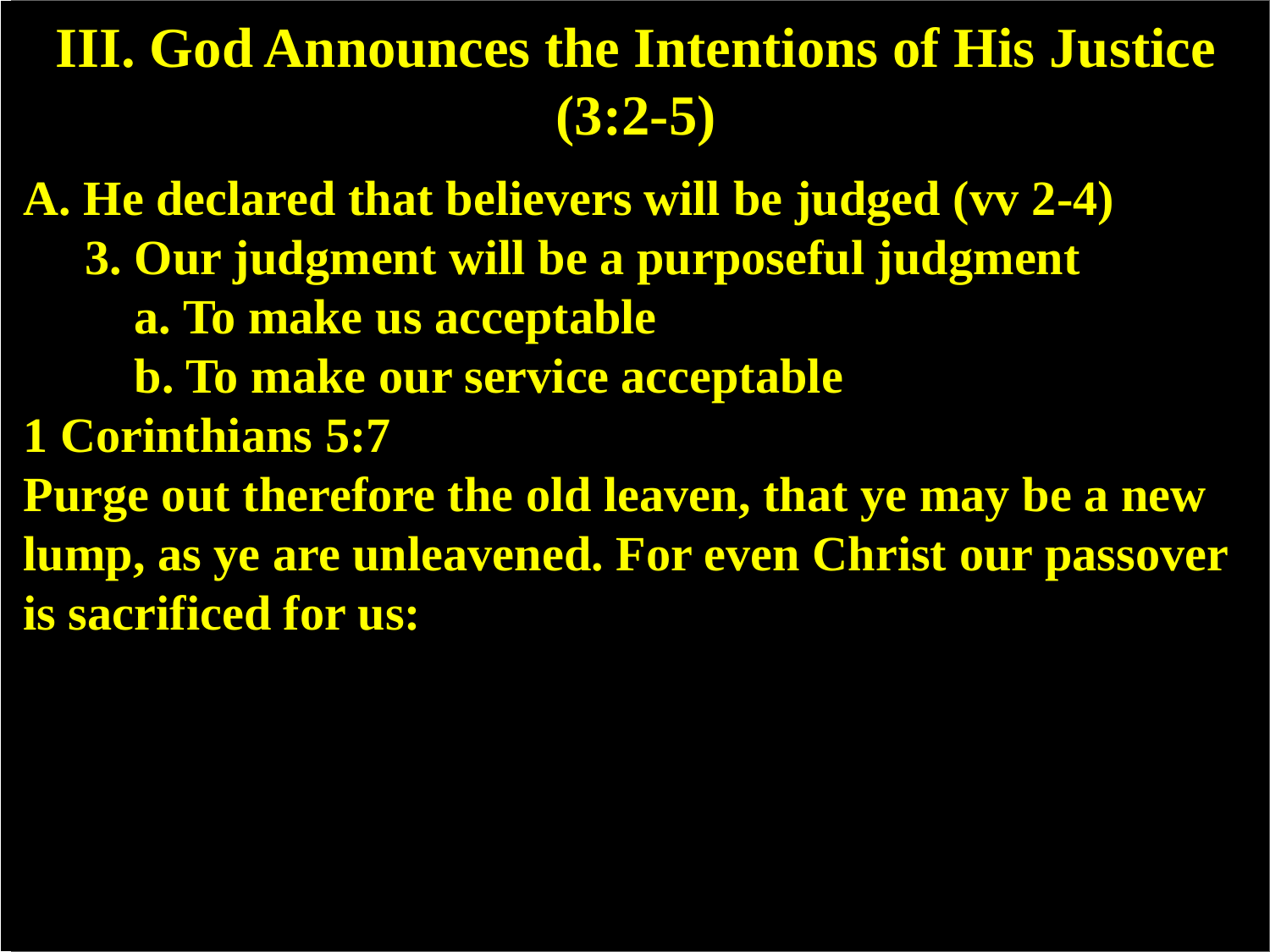- **B. He declared that the unbelieving will be judged (v 5) 1. His judgment against unbelief will be swift** 
	- **2. His judgment of unbelief will include God's house**
	- **3. His judgment against unbelief will be for a reason "…and fear not me, saith the LORD of hosts."**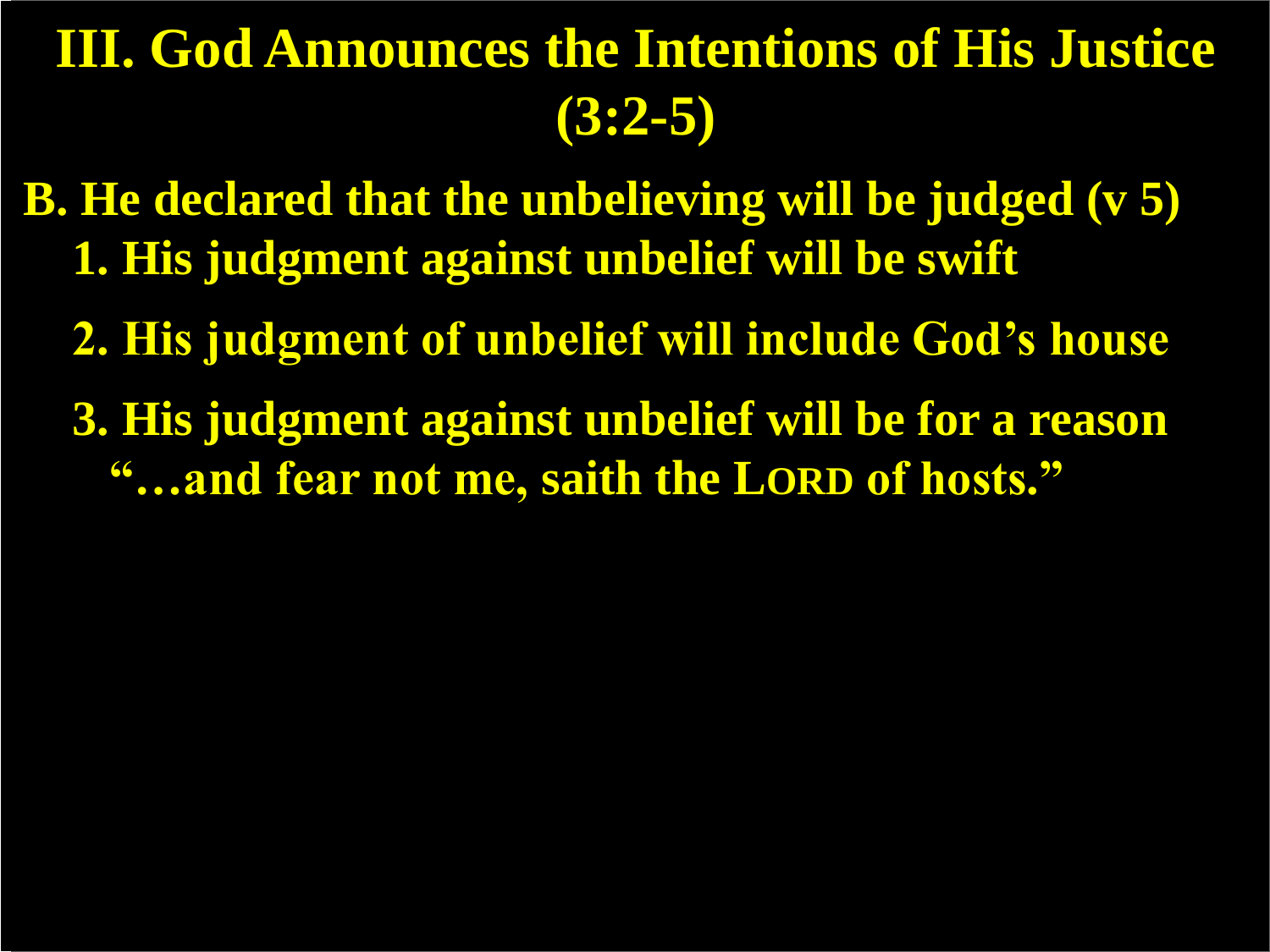#### **IV. God Reminds Us of the His Grace and Longsuffering (3:6)**

**A. His grace comes out of His unchanging character** 

**B. His grace came at a price** 

**C. His grace will cover our deserved justice**